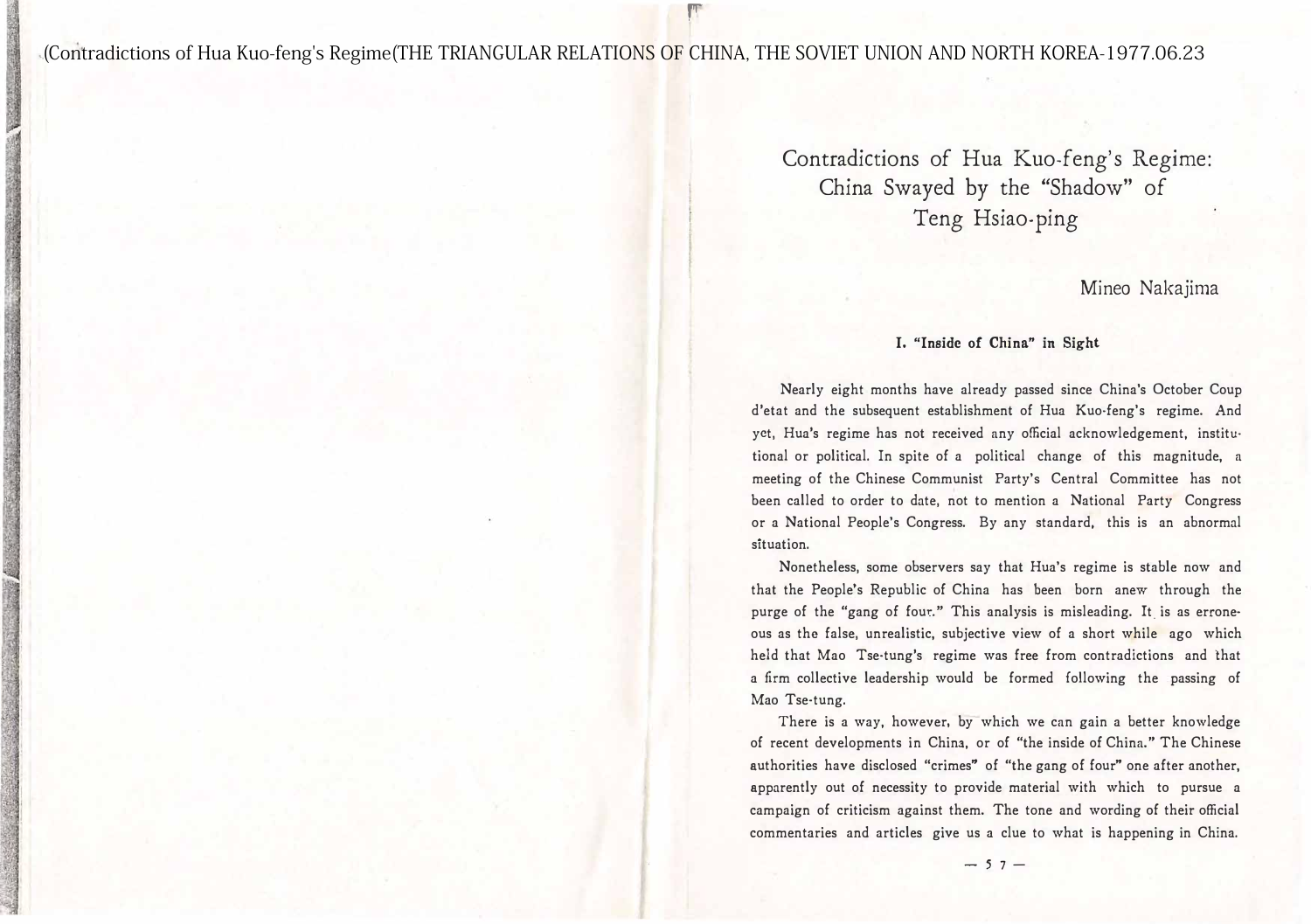## 58 Triangular Relations of China, USSR, and North Korea

For example, an article entitled "Charges Against the 'Gang of Four' in Shanghai Who Attempted to Take Over the Party and State Power" (Peking Review. No. 6. 1977) says that the "gang of four," to replace "Mao Tse-tung Thought", "fabricated 'Chang Chun-chiao Thought' with a mind to using it as a 'theory' to back their plan to take over the Party, seize state power and restore capitalism." And they "slandered Mao Tse· tung Thought as being out of date," the article says.

This criticism reminds one of a slogan carried by counterrevolutionary dissidents" in Tien An Men last April: "Gone for good is Chin Shih Huang's feudal society."It may be assumed that, in the last years of Mao Tse-tung, there was a trend rooted to considerable depth in Chinese society, from ordinary people to the Party's central figures, to break away from the tendency to regard "Mao Tse-tung Thought" as the absolute truth. At present, however, the "gang of four'' are accused on the grounds that "they went so far as to declare that 'Chang Chun·chiao Thought' was'developed' out of Marxism, Leninism and Maoism, and that it is the 'fourth milestone' following Marx, Lenin and Chairman Mao in the history of the development of Marxism."It is hard to believe whether the"gang of four" really advocated such "Chang Chun·chiao Thought" more ardently than "Mao Tse-tung Thought." But the "Study and Criticism (Hsueh-hsi yu p'i-p'an)" magazine turned out to be just what we had conjectured it to be-a private party organ of the radical Shanghai Group who took a leadership role in the Great Cultural Revolution. "The 'Study and Criticism', of which the 'gang of four' were in direct control, was discovered to have been filled with counterrevolutionary articles. (Peking Review, op. cit.)

No publication has been made of this magazine since its 10th issue last year and the 9th issue is the last one sent to overseas subscribers, including myself. It is said that the "gang of four" took advantage of the magazine, and particularly Chiang Ching "dreamed, in the magazine, of becoming a modern 'empress,' likening herself to Lu-hou." This is what we thought they might be using it for. In Shanghai, it is reported,"One cadre was thrown into jail by Chang Chun-chino simply because the former, well cognizant of the obscenities of Chiang Ching in the 1930s, made an

issue of her in the 1940s and '50s.…·Another cadre raised an objection to Chang Chun・chiao's attempt to divert 494 acres of land for Lin Piao's cottage, and had to spend many years in jail." Thus, the "inside" of the Mao Tse-tung regime has now been revealing itself.

I have often touched, elsewhere, upon the confrontation between the army and the militia. "The gang of four tried to erode the army, split it and put it into confusion, while they attempted to make the militia their tool, forming 'the second force' independent of the People's Liberation Army." After all, however, the "gang of four" "lamented their lack of power: 'What we have is only the pen, not the gun.'" And it is reported that "Wang Hung-wen stated, 'What worries me most now is the fact that the army is not in our hands and that we do not have our men <sup>j</sup><sup>n</sup> the army.'" (Peking Review, op. cit.) This could be an expression of their bona-fide feeling.

Then came the coup directed by Hua Kuo-feng. The December 17, 1976, Jen-min jih-pao (People's Daily) carried an article written by the editorial staff:"Desperate, Frenzied Struggle." If perused with a calm mind, it will give a clear and detailed account of how the coup d'etat in Peking came about. It is evident that the "gang of four" made a hurried attempt to establish a solid foothold in the Party after Mao Tse-tung died. And in doing so, they used Mao's directive to "act according to the principles laid down" (which itself is believed to have been re-worded by the "gang of four") as an indication of Mao's trust in them. The "gang of four," however, did not have control over the intermediate or low-level units of the production bases, the Party, the Government or the army. Their insufficient power or control is seen in the fact that criticism against the "capitalist roaders"which began last spring had not taken firm hold. So, the most they could do was to launch a press campaign of an offensive containment nature, mobilizing the mass media such as the People's Daily This was exactly the situation in which Wang Hung-wen conceded that "We have only the pen, not the gun." And this made it. easier for the Hua camp to round up the "gang of four."

The Chinese authorities have leaked information to foreign newspapers to the effect that the "gang of four" had an "armed uprising plot," and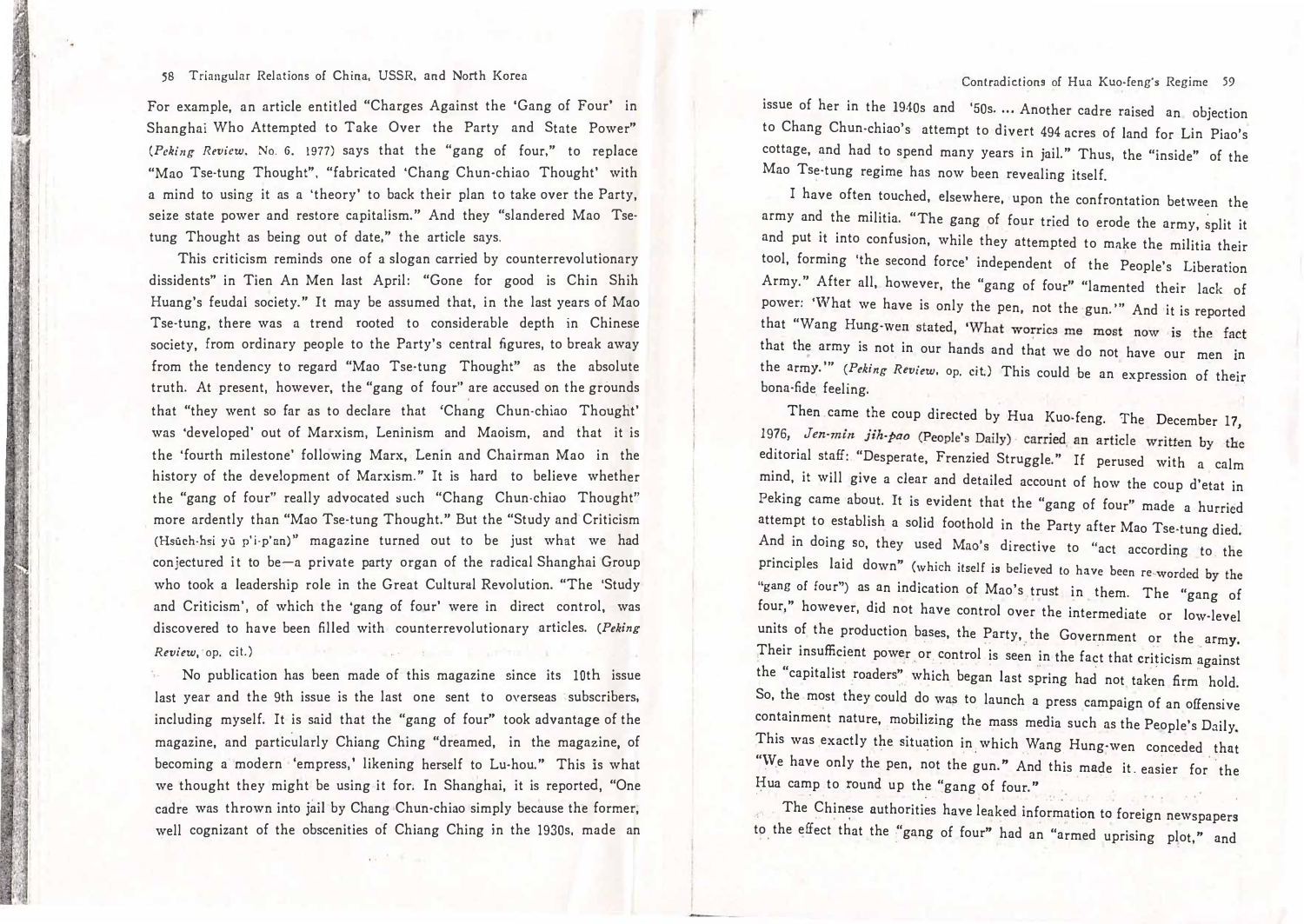### 60 Triangular Relations of China, USSR, and North Korea

seem to be in the process of instilling the veracity of this information into the minds of the Chinese people. The "gang of four" and their radical followers allegedly were to rise in arms in Peking and Shanghai on October 9 and 10, respectively, and if their action in Peking failed, were to wage a thoroughgoing armed struggle against the Hua forces with the Yangtzechiang River between. But it is possible to make up any plot post factum as has been the case with the "571 Scheme" with regard to Lin Piao's abortive attempt. At any rate, the "gang of four" are now under arrest. However, one official account out of Peking says: "Followers of the 'gang of four' in Shanghai directed the continuing publication of articles on 'acting according to the principles laid down' in a Shanghai newspaper and had a radio station broadcast the song'Let's act, to the end according to the principles laid down,' even though they already knew, through secret channels, that Chairman Hua and the Party were going to oust the 'gang of four.' This was part of their counterrevolutionary armed revolt scheme" (Peking Weekly, op. cit.)

The existence of such "secret channels" and the cutthroat struggle for power in the Party are nothing else but the "inside of China" disclosed by Chinese official news media. Such "inside facts" which cannot but be revealed serve to confirm the adequacy of an outline we have drawn about China's internal situation.

### II. Dilemma of Hua Kuo-feng

But then, political developments in China are dramatic and swift. The first anniversary of the passing of Chou En-lai came on January 8, and the Chinese people's respect and affection for the late Premier Chou grew infinite. Nowadays, Chinese official news media such as the People's Daily carry, almost everyday, articles on Chou with the best possible rhetoric to praise him. At the same time, this trend is beginning to take the shape of a new political undercurrent penetrating the bottom of Chinese society -calling strongly for another comeback of the fallen Teng Hsiao-ping. During the April riot in Peking's Tien An Men Square, demonstrators hung small bottles from the portraits of Chou En-lai placed at the Monu-

ment of the Martyrs of the Revolution. Their wishes, wisely expressed by those small bottles, are about to be fulfilled (A small bottle, "Hsiao-ping" in Chinese, corresponds in pronunciation to Teng "Hsiao-ping"-thus indicating popular support for Teng Hsiao・ping as successor to the late Chou En-lai). What a different situation it is from this time last year when criticism against the "capitalist roaders" was being ardently pursued nation-wide!

 $\mathbf{F}$ 

It is impossible, however, for Hua Kuo・feng to deny that the October 7 revolution in Peking was, in essence,"a coup d'etat by Hua." After all, Hua assumed the chairmanship of both the Communist Party and the Military Commission on the very day of that political upheaval, to the great cost of the "gang of four." Whatever "villainous counterrevolutionary dissidents" the "gang of four" may have been, they were all top leaders officially elected at a National Party Congress. However intense a struggle for power there may have been between Hua Kuo・feng and the radical group of four, it might have been Hua who violated the rules of power game in the most extreme situation of early October last year-this suspicion is hard to brush aside, considering the series of revelations of the facts surrounding the upheaval.

It goes without saying that the "gang of four" had had their way, sheltering themselves under Mao's influence, and ruled the Chinese people at large, with a firm grip on the Mao regime. Because of that, it was a task of the Party leaders and the people as well to get rid of the "gang of four"-and it had to be done sooner or later. The sudden accomplishment of the task came as a happy and delightful event. In this sense, Hua Kuo・feng is worthy of being called a hero. However, the "gang of four," closest to Mao Tse-tung, not only were the main architects of the Great Cultural Revolution but also were supposed, up until last October, to be living witnesses to the "new things" to which the Cultural Revolution had given birth.

It is most likely, therefore, that suspicion will duly arise, when the uproar and excitement associated with the eradication of the "gang of four" subsides, as to why Hua Kuo・feng has not practiced the "Mao Tse· tung Thought" formula of "criticism-unity-criticism" or "struggle-criticismreform." It must be assumed then that Hua, faced with such doubt, lacks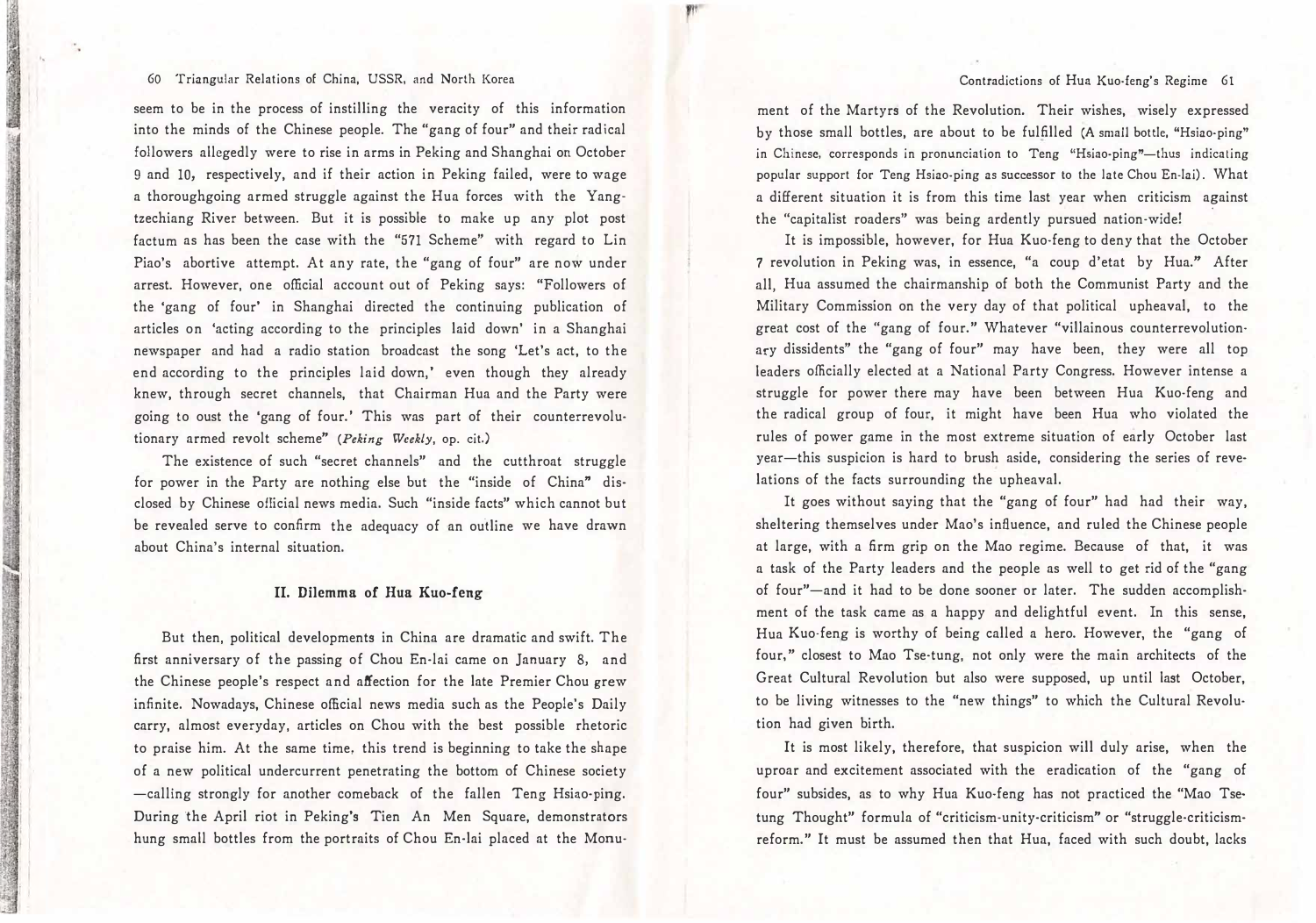#### 62 Triangular Relations of China, USSR, and North Korea

convincing evidence to justify his sudden and shocking purge of the four radicals. In other words, Hua is in a touch situation where he is compelled to rack his brains to seek justifiable reason for both what he has done and his present status. What is considered feasible for Hua to do in such a situation is to play the leading role in a succession-to-power drama of pre-modern and non-socialistic nature: He would have to make the "worst criminals in the history of the Chinese Communist Party" of the "gang of four" by doing whatever he can to reveal their "old crimes", he would have to base his legitimacy to be at the helm on a directive "With you in charge, I'm at ease(Ni pan-shih, Wo fang-hsin)" by which Mao allegedly appointed Hua as his successor on April 30 last year; and with that directive Hua would have to vie for power against the "gang of four" who claim to have a similar mandate from Mao. In this circumstance, Hua would have to build up a personality-cult around himself, making himself a hero and genius. Recently, Hua's portraits are beginning to flood everywhere side by side with Mao's. This is part of Hua's image· building campaign, and also is a reflection of the kind of dilemma Hua IS In.

In revealing the "old crimes" of the "gang of four," the Party always uses such lurid and vulgar language that one would be flabbergasted to learn that those official statements in the Chinese news media in fact came from the Party of a socialist state. The "gang of four" "had numerous indissoluble ties with the reactionary faction of Chiang Kai-shek's Kuomintang Party" (an address Hua Kuo-feng made to the Second National Congress on "Learning from Tachai," in December, 1976; and Chiang Ching "was a whore" sent in by the Kuomintang Party in the 1930s Jen-min jih-bao. December 3, 1976). These were among the far less gross expressions.

Unable to settle the Peking coup in terms of ideology and theory, the Hua regime has recently been devoted to the job of disclosing "old crimes" of the "gang of four," heavily relying on such sensational language. This is an expression of a crisis inherent in Hua's regime. As time passes by, these questions and doubts will certainly develop among the Chinese people: If the "gang of four" were as unscrupulous as they are said to be, why couldn't they be disposed of earlier? Why were they elected to

high office in the Party? How was it possible for Chiang Ching to remain Mao Tse-tung's wife for as long as 30 years ? What a fool Mao was to keep such a "wicked woman" of a "whore"as his beloved wife! Isn't Mao himself held responsible for all this?, etc. These doubts and questions will turn into"arrows" and "thorns" which would force to the public eye the contradictions of Hua Kuo-feng himself who has spared no effort to emphasize his intention to succeed to the Mao Tse-tung policy and "Mao Tse· tung Thought" after purging the "gang of four." In other words, the most provoking dilemma of Hua lies in the fact that, theoretically speaking, the overthrow of and criticism against the"gang of four" inevitably leads to "criticism against Mao Tse-tung."

This may well be one of the important reasons for the abnormal situation in which even a Party Central Committee meeting has not yet been held and Hua's regime has not been confirmed as an institution in spite of the nearly five months' time which has elapsed since the political upheaval in Peking.

In the meantime, the Standing Committee of the National People's Congress met in early December, the Second National Agricultural Conference on "Learning from Tachai" was held in late December last year and the Second National Industrial Conference on "Learning from Taching" was in late April this year. But these meetings have little political, if not economic and social, significance. The State Council, on the other hand, still has many vacant posts and the important Standing Committee of the Politburo still has only two members: Hua Kuo・feng and Yeh Chien-ying. The Politburo Standing Committee with the present membership cannot possibly function in a normal manner as the highest policy-making organization.

In this context, reports had poured in to tell of disturbances and armed fights in various parts of the nation after the October political upheaval. Local radio broadcasts which can be monitored outside China has attested to serious disturbances in such Provinces as Szechwan, Fuchien, Hupei, Henan, Chekiang, Kuantung and Liaoning. And it seems that the govern· ment has now put a considerably large portion of the nation under military control, succeeding at long last in preventing the disorders from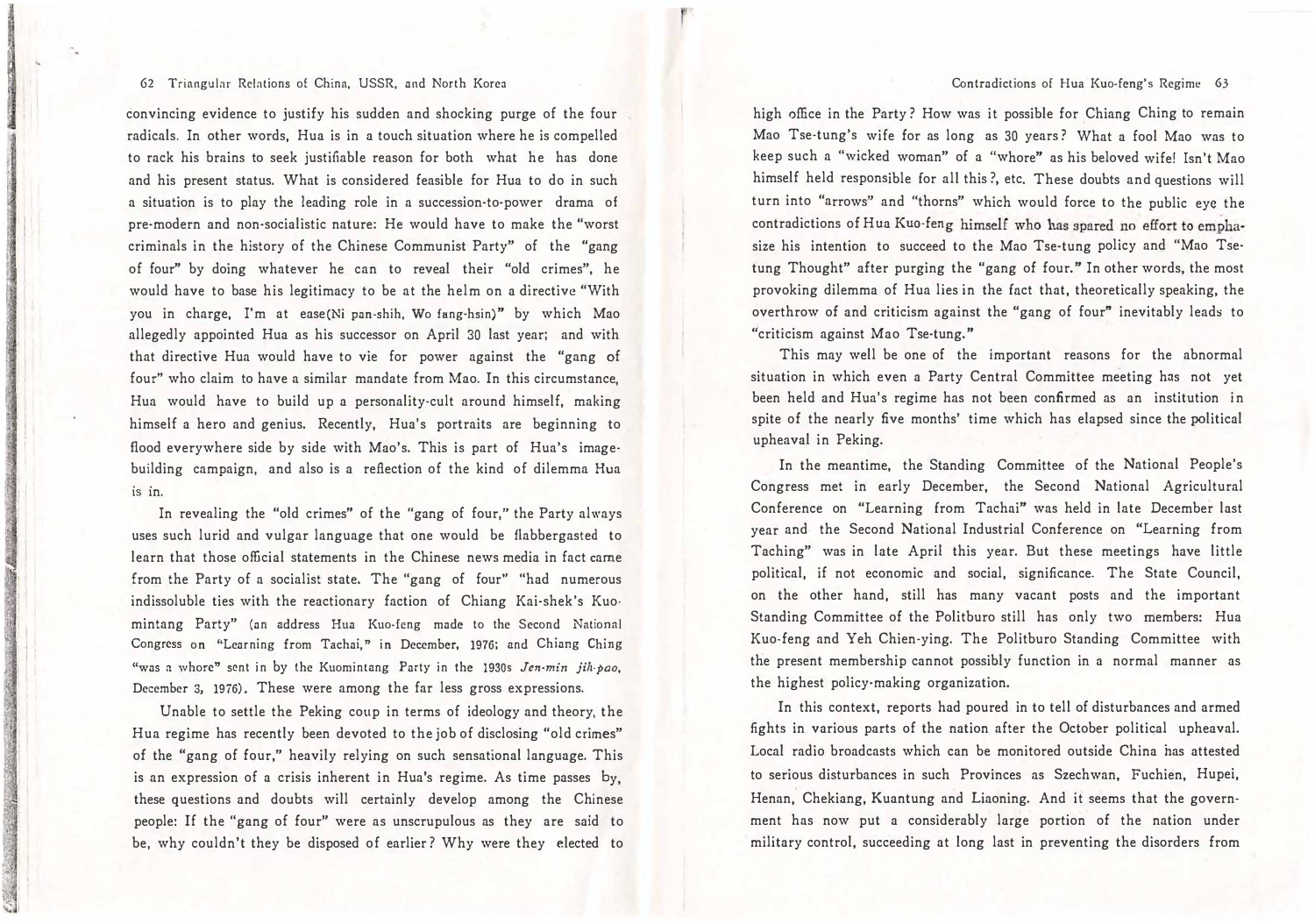64 Triangular Relations of China, USSR, and North Korea

#### worsening.

恥唖

On January 5 this year, the Jen-min jih-pao carried an article "Wang Hung-wen's Plot against the World of Proletariat" written by the Criticism Group of the National Construction Committee. It says: "Through such villians as Weng Sen-he (who is said to have been a cat's-paw of the "gang of four in Chechiang Province"-the quoter's note). Wang Hung-wen caused disorder not only in Chechiang Province but also in Paoting, Hupei Province; Chengchou, capital of Chiangnan Province; the frontier district; Hunan Province and other areas. In Paoting, riots and semi-civil war continued because Wang Hung-wen supported the rioters' looting fire arms, food and warehouses. In Chengchou, insurgents destroyed the nation's economic construction efforts by putting railways and other transportation means out of service. In the frontier district, they, with a secret intention in mind, caused ill feeling between tribes, split them, and undermined the large-family solidarity of the Chinese people."

Such realities of China are far beyond the grasp of those who have been to Peking or Shanghai on a one-or two-wee<sup>k</sup> "table d'hote" tour. It is arrogant of them to say, on the basis of their brief visit to China, that Hua's regime is firm. Their view about China can be nothing else but misleading.

# III. Growing "Shadow of Teng Hsiao・ping"

Under the Hua regime with such characteristics as described above, the "shadow of Teng Hsiao-ping" is growing darker than ever. Teng Kum, vice chairman of Wuhan's municipal revolutionary committee, had not been seen in public, like his brother Teng Hsiao-ping, since the Tien An Men Square riot last year. Teng Kum is reported to have appeared in Wuhan again, at the 54th anniversary of Peking·Hankou Railway General Strike (according to an AFP-Jiji news dispatch from Peking dated February 8, 1977). This news was received as suggestive of another comeback of Teng Hsiao・ping possibly in the near future. It appears, however, that the darker the "shadow of Teng Hsiao-ping" becomes, the less simple becomes the problem of his return to government o侃ce. Hua Kuo・feng secured the

exceptional post of the "first vice chairman of the Communist Party" immediately following the Tien An Men Square incident. At a Politburo meeting which decided on that appointment, Hua condemned Teng Hsiaoping as a "counterrevolutionary element" (he defined the Teng Hsiao-ping issue as a "hostile contradiction"). Therefore, Teng's unconditional, full come back will further reveal how contradictory Hua Kuo-feng has been. On the other hand, in early January this year, in the midst of growing affection for the late Premier Chou En-lai, wall posters were pasted up, calling for Teng Hsiao-ping's return. This fact was extremely interesting, especially because those wall posters appeared at a time when Hua's cult-building campaign was being pursued in real earnest.

At any rate, the Teng Hsiao-ping issue is becoming the most important domestic task China confronts at the moment. And Teng's phoenixlike political vitality cannot but strike one with wonder.

If one had carefully examined the trend of Chinese internal develop· ments over the past 1 or 2 years, with special attention to the ill-founded campaign last spring of criticizing "capitalist roaders" and to the political direction the Chinese people consciously opted for, as represented in the Tien An Men incident; and if one had taken into consideration Teng's past achievements and the internal conditions of the Chinese Communist Party where talents are very few now, it should have been possible to prognosticate that the Teng Hsiao・ping issue would re-emerge in the post· Mao era. (Teng is not only an excellent Party bureaucrat with an exceptional organizing ability, but also an able leader-administrator. In addition, he has a solid base in the army. He was also active on the international stage, attending the 20th Soviet Communist Party Convention in 1956 which criticized Stalin, and taking part in the Special Session on Resources of the UN General Assembly in 1974.)

As I have often pointed out in this publication, it is because Teng Hsiao・ping himself was convinced that his talent would be needed again in the post-Mao era, that he "did not repent at all" in the face of criticism by the "gang of four" against the "capitalist roader." Teng was purged in disgrace as a"counterrevolutionary dissident"at a Politburo meeting immediately following the Tien An Men Square riot, and was stripped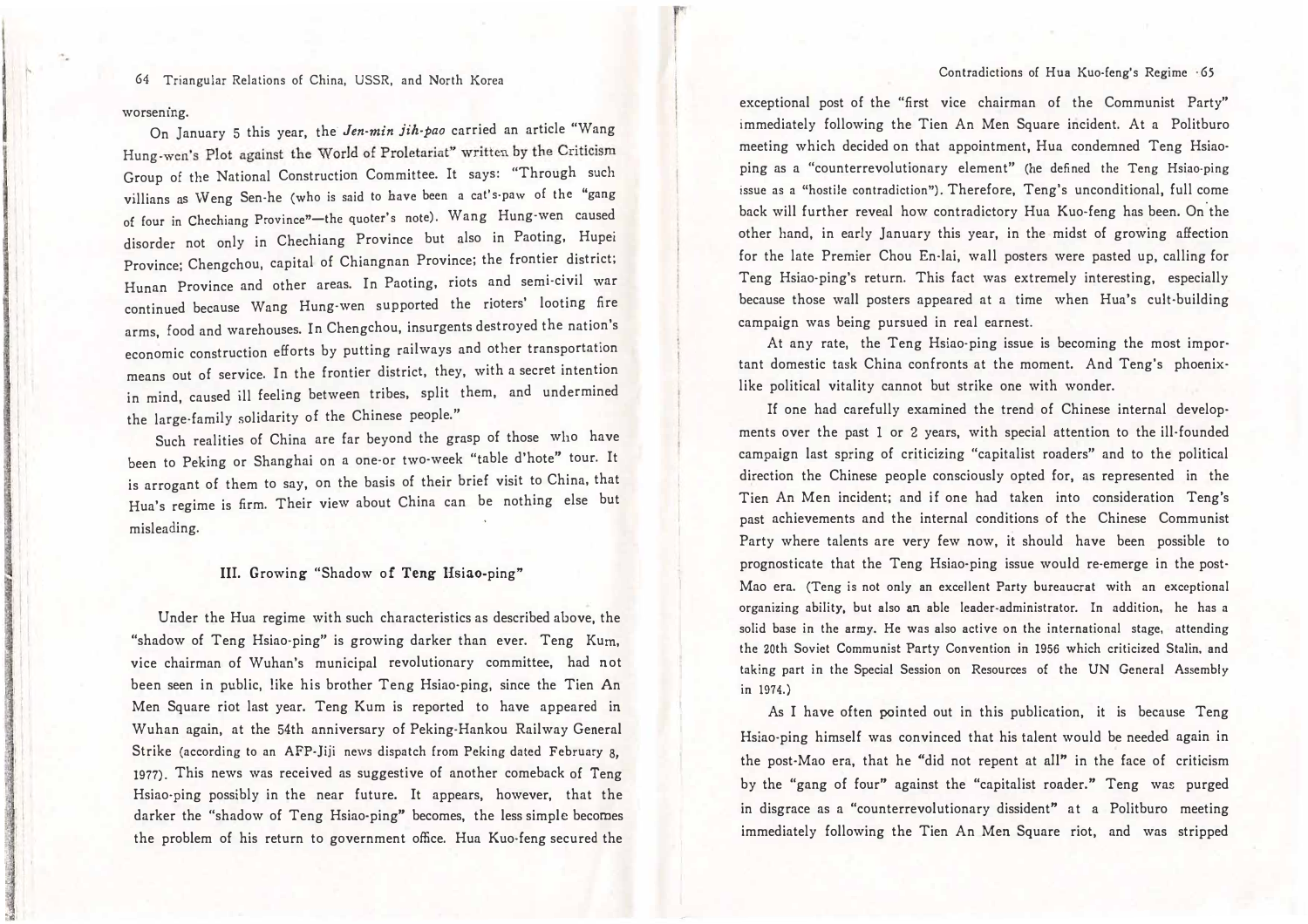### 66 Triangular Relations of China, USSR, and North Korea

of all his titles except membership in the Party. That Teng was allowed to remain in the Party was to make "a sacrificed stone" of him with a view to reviving him in the post-Mao period. And the "sacrificed stone" Teng is now on his way to revival.

In other words, the following inference cannot but be made as to the context in which Teng was now deprived of his membership in the Party. Surprised to see the Chinese people at large launch severe attacks on Chiang Ching and Yao Wen-yuan in the Tien An Men incident even before the present campaign to criticize the "gang of four" pursued by the Hua regime (cf. My article "Restructuring: Tien An Men Incident", Chuo-Koran, September 1976), the "gang of four" would have wanted to throw Teng out of the Party. But the non'Shanghai group' of the Cultural Revolution including Hua Kuo・feng might have felt restless and stayed neutral about the issue of Teng's Party membership, because the Tien An Meri riot could have given them the feeling that their own political future would be at stake if they did not stay away from the "gang of four." And moderate leaders such as Li Hsien-nien and Yeh Chien-ying, and elders like Chu Teh, were probably against expulsion of Teng from the Party. All these factors combined must have worked for, and not against, Teng's continued membership in the Party.

The fall of Teng Hsiao-ping from power might have been facilitated through such an obscure process. But after the Peking political incident, in retrospect, Teng himself whom the "gang of four" so ardently purged cannot but become, theoretically, a hero who fought against villains.

As obviously expressed by the demonstrations in Peking's Tien An Men Square, the Chinese people entertain great expectations of Teng as the man to carry on the Chou En-lai line. The Party cannot ignore this public sentiment. Recently, Teng has been referred to as a "Comrade Teng" again. And a revision of logical importance was made to clear Teng's name: The Teng issue was not a "hostile contradiction" but a "contradiction inside the people."

The Chinese authorities, on the other hand, have so far denied every news story which said that Teng was already back at work-as the "first vice chairman of the Party" or as "advisor to the Politburo. And this Contradictions of Hua Kuo-feng's Regime 67

suggests the complexity surrounding Teng's possible comeback.\*

## IV. The Key Is in Teng'a Hand

I have strongly felt the "shadow of Teng Hsiao・ping" even behind the October revolution in Peking. If things go in the direction currently suggested in China and Teng is reinstated with popular support, Hua Kuo・feng might simply be reduced to the "author" of the political incident in Peking. So this, I think, is probably the exasperation and uneasiness Hua feels most in the issue of Teng's comeback.

"Counterrevolutionary dissidents" of the demonstrations at Tien An Men last spring have already been vindicated. And "those praised" for helping put down the April riot have been condemned as "villainous counterrevolutionaries." This development is a complete victory for Teng Hsiao-ping in terms of the line he has pursued. Teng's victory, at the same time, is a victory for Chou En-lai, for the Chou Teng line, and for the line of the "capitalist roaders."

It is also a triumph of the policy of "four modernizations" (that is, the comprehensive modernization of agriculture, industry, national defense, and science and technology). This was apparently proved through the Recent National Industrial Conference on "Learning from Taching," for major stream of this conference, including the impressive Reports of Hua Kuofeng and Yeh Chien-ying, was influenced deeply by Teng's line of industrialization.

Seen in this context, since he has won the battle between policies and the situation has taken a complete turn-about in his favor, Teng is now in a position where he does not have to make an explicit claim for his reinstatement. He made bold statements while Mao Tse-tung was alive, such as "It does not matter whether a cat is black or white as long as it catches mice," and "I cannot afford to talk class struggle every day." He may have made these remarks not only because he was an elder in the

<sup>\*</sup>The most recent reliable information on Teng's status, came from Li Hsien-<br>mien's comment to some Japanese "friendly People" in early May. According to mien's comment to some Japanese "friendly People" in early May. According to<br>Li's explanation, Teng is already responsible for the significant works in the<br>Politburo,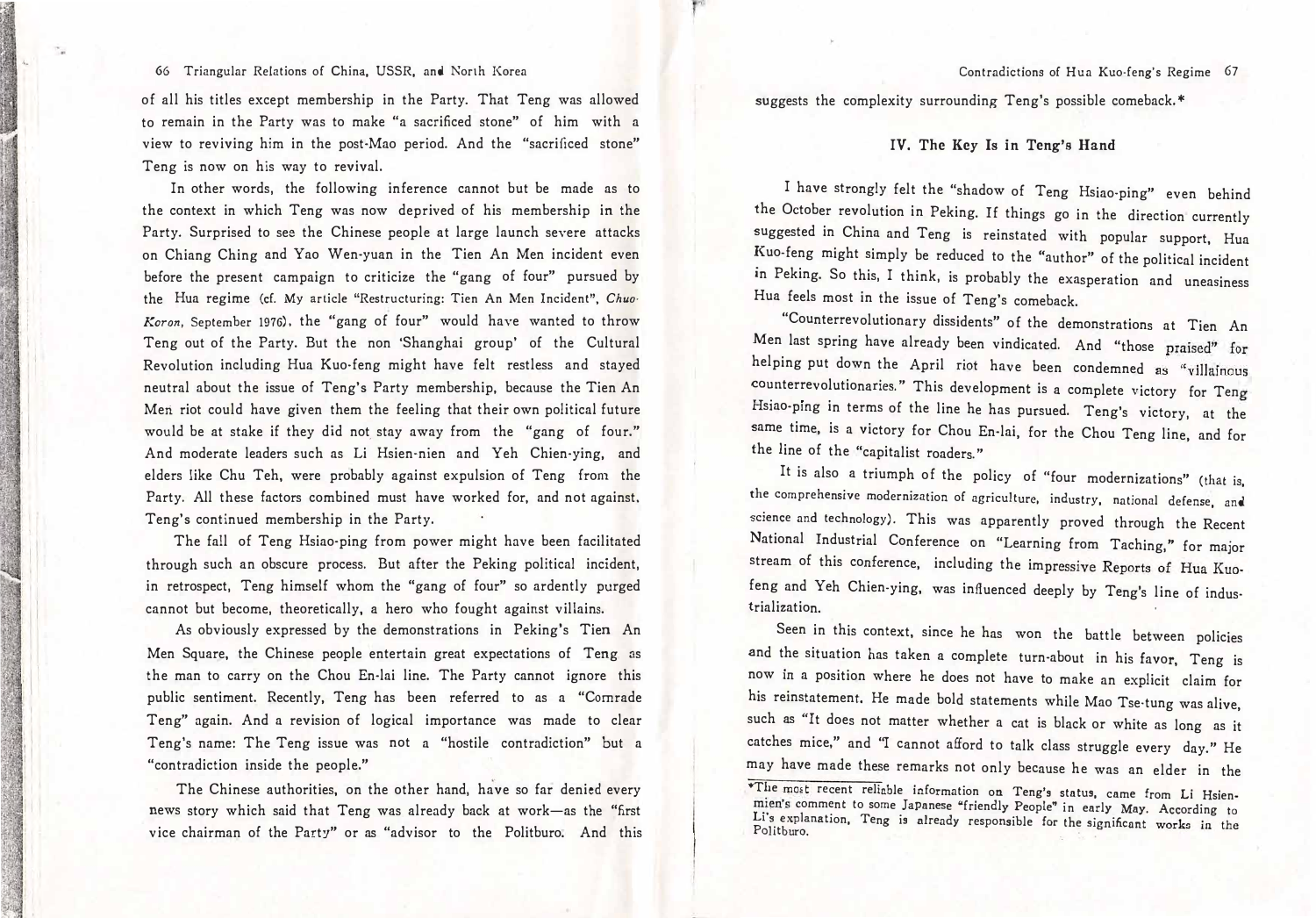# 68 Triangular Relations of China, USSR, and North Korea

.

Party or because he is a Hakka from Szechwan Province with an extremely strong personality, but also because he was not so ambitious about his own status or position although he had a burning sense of mission to pursue his pragmatic line of policy.

Some observe that, in returning to power, Teng has asked for all the key posts he had assumed before he was sacked in disgrace such as those of vice chairman of the Party, (first) Deputy Premier of the State Council and Chief of Staff of the People's Liberation Army, or the post of the Party Secretary General which he had held till the Great Cultural Revolution took place, and that Teng's comeback has not yet been realized because of this problem over what post(s) he should be given. But I suspect it is not because of the matter of post alone that Teng's reappearance has been delayed.

I tend to think that it is Teng Hsiao-ping himself who has the key to all such important decisions as when to reappear on the political scene, what post(s) to take, and whether he should make an "official" comeback or remain as the "shadow of Teng" for the time being. Moreover, it may be natural of him to feel "After all this criticism and purge !"

Teng Hsiao・ping has had that much impact on internal developments of China today. This fact also indicates that there have been a myriad of problems along the path taken by Hua Kuo・feng who rapidly broke away from the "gang of four" after the Tien An Men Square incident, which was handled solely as the Teng Hsiao・ping issue.

Under these circumstances, Mao Tse-tung's "On the Ten Great Relationships" written in 1956 was made public in late December last year-I suspect Teng was somewhat responsible for publication of this twentyyear-old document. On January 1, 1977, the joint editorial of the Jen-min jih-pao and other two news media quoted, with much emphasis, that portion of Mao's speech which says: "We must mobilize all the positive elements we can find inside and outside of the Party and of our nation, to make our country a strong socialist state." This direction is nothing less than the line defined by the "four modernizations," and advocated by the "capitalist roaders," the moderates and the pragmatists. It indicates that. in its domestic policy, China is about to go back to where it was in 1956. It would also inevitably lead to denial of the line developed by the Cultural Revolution-and to the denial of the "Mao Tse-tung line."

f and the first of the control of the control of the control of the control of the control of the control of the control of the control of the control of the control of the control of the control of the control of the cont

When Teng Hsiao-ping's return to power is explicitly known and when we see him exerting his great leadership again, then, drastic change will be seen in China's relationship with other countries of the world, in particular, Sino-Soviet relations and Sino-North Korean relations. This will have to be discussed elsewhere or in our afternoon session on the Chinese foreign policy.